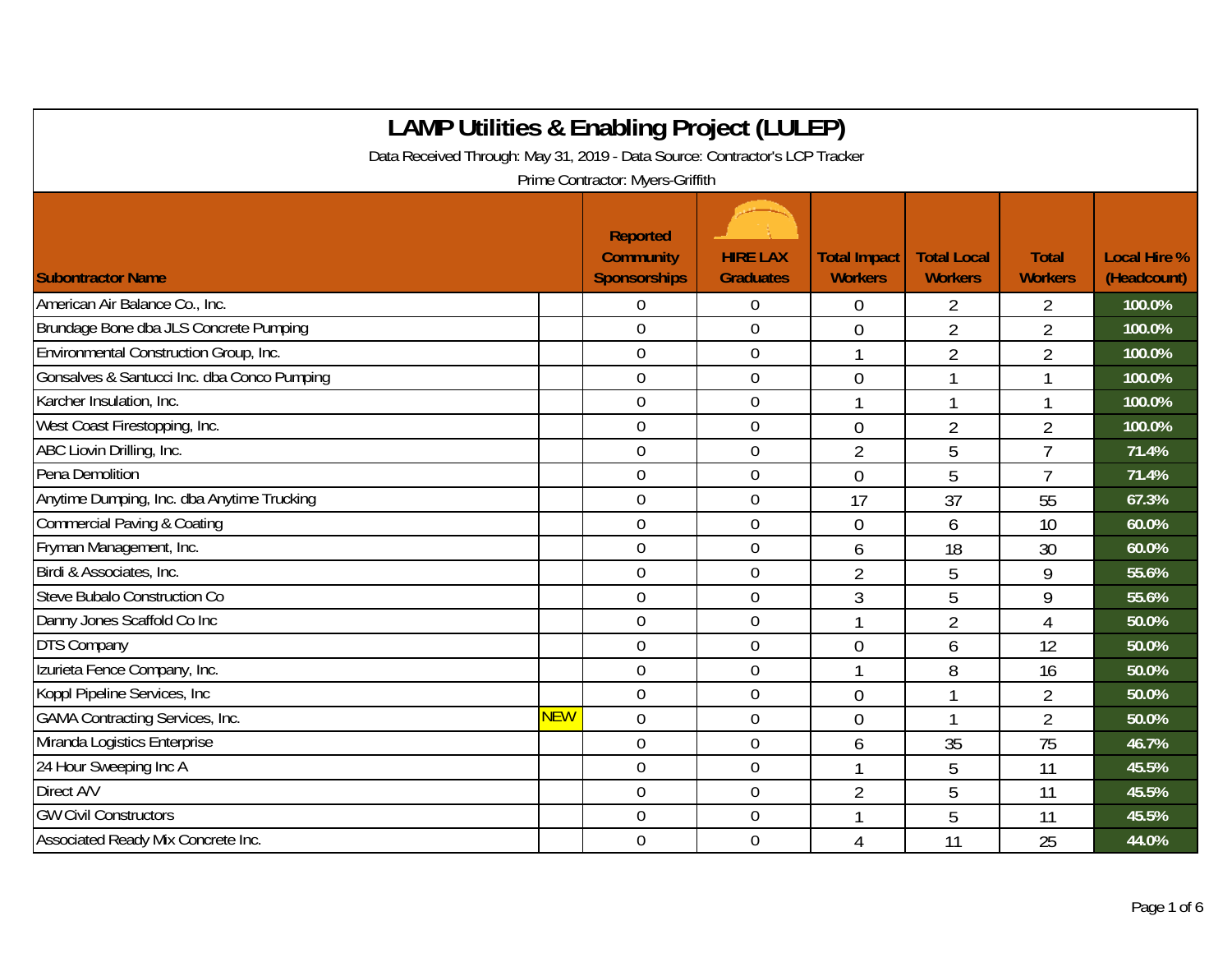| <b>LAMP Utilities &amp; Enabling Project (LULEP)</b><br>Data Received Through: May 31, 2019 - Data Source: Contractor's LCP Tracker<br>Prime Contractor: Myers-Griffith |            |                                                            |                                     |                                       |                                      |                                |                                    |  |
|-------------------------------------------------------------------------------------------------------------------------------------------------------------------------|------------|------------------------------------------------------------|-------------------------------------|---------------------------------------|--------------------------------------|--------------------------------|------------------------------------|--|
| <b>Subontractor Name</b>                                                                                                                                                |            | <b>Reported</b><br><b>Community</b><br><b>Sponsorships</b> | <b>HIRE LAX</b><br><b>Graduates</b> | <b>Total Impact</b><br><b>Workers</b> | <b>Total Local</b><br><b>Workers</b> | <b>Total</b><br><b>Workers</b> | <b>Local Hire %</b><br>(Headcount) |  |
| Cupertino Electric Inc.                                                                                                                                                 |            | 0                                                          | $\boldsymbol{0}$                    | 2                                     | 7                                    | 16                             | 43.8%                              |  |
| J.V Land Clearing Co., Inc.                                                                                                                                             |            | $\mathbf 0$                                                | $\mathbf 0$                         |                                       | 6                                    | 14                             | 42.9%                              |  |
| Resource Environmental, Inc.                                                                                                                                            |            | $\overline{0}$                                             | $\boldsymbol{0}$                    | $\overline{2}$                        | 18                                   | 43                             | 41.9%                              |  |
| A1 Management & Inspection, Inc.                                                                                                                                        |            | $\boldsymbol{0}$                                           | $\boldsymbol{0}$                    | 1                                     | $\overline{2}$                       | 5                              | 40.0%                              |  |
| Alert Insulation Co., Inc.                                                                                                                                              |            | $\overline{0}$                                             | $\mathbf 0$                         | $\overline{0}$                        | 4                                    | 10                             | 40.0%                              |  |
| Pan-Pacific Mechanical                                                                                                                                                  |            | $\mathbf 0$                                                | $\boldsymbol{0}$                    | $\overline{0}$                        | $\overline{2}$                       | 5                              | 40.0%                              |  |
| Rosendin Electric                                                                                                                                                       |            | $\mathbf 0$                                                | $\mathbf 0$                         | 3                                     | 4                                    | 10                             | 40.0%                              |  |
| Terra Pave, Inc.                                                                                                                                                        |            | $\overline{0}$                                             | $\mathbf 0$                         |                                       | 4                                    | 10                             | 40.0%                              |  |
| Wagner Engineering & Survey, Inc.                                                                                                                                       |            | $\overline{0}$                                             | $\boldsymbol{0}$                    | $\overline{0}$                        | 6                                    | 15                             | 40.0%                              |  |
| B & D Equipment Rental, Inc.                                                                                                                                            |            | $\mathbf 0$                                                | $\mathbf 0$                         | $\overline{0}$                        | 14                                   | 37                             | 37.8%                              |  |
| Corradini Corp.                                                                                                                                                         |            | $\overline{0}$                                             | $\mathbf 0$                         |                                       | 4                                    | 11                             | 36.4%                              |  |
| GGG Demolition, Inc.                                                                                                                                                    |            | $\overline{0}$                                             | $\mathbf 0$                         | $\theta$                              | 4                                    | 11                             | 36.4%                              |  |
| Psomas                                                                                                                                                                  |            | $\overline{0}$                                             | $\mathbf 0$                         | $\Omega$                              | 4                                    | 11                             | 36.4%                              |  |
| Griffith Company                                                                                                                                                        |            | $\overline{2}$                                             | $\mathbf{1}$                        | 12                                    | 58                                   | 161                            | 36.0%                              |  |
| Comet Electric, Inc.                                                                                                                                                    |            | $\mathbf 0$                                                | $\boldsymbol{0}$                    |                                       | 27                                   | 76                             | 35.5%                              |  |
| <b>Red Hawk Services</b>                                                                                                                                                |            | $\overline{0}$                                             | $\mathbf 0$                         | $\mathfrak{Z}$                        | 6                                    | 17                             | 35.3%                              |  |
| <b>Taft Electric Company</b>                                                                                                                                            |            | $\overline{0}$                                             | $\mathbf 0$                         | 6                                     | 13                                   | 37                             | 35.1%                              |  |
| Myers & Sons Griffith, JV                                                                                                                                               |            | 3                                                          | $\overline{2}$                      | 9                                     | 39                                   | 114                            | 34.2%                              |  |
| Building Electronic Controls, Inc.                                                                                                                                      |            | $\overline{0}$                                             | $\mathbf 0$                         | $\overline{0}$                        | $\overline{2}$                       | 6                              | 33.3%                              |  |
| Royal Electric Company                                                                                                                                                  |            | $\mathbf 0$                                                | $\pmb{0}$                           | $\overline{0}$                        | 1                                    | 3                              | 33.3%                              |  |
| Techniquex, Inc.                                                                                                                                                        |            | $\mathbf 0$                                                | $\boldsymbol{0}$                    | $\overline{0}$                        | $\overline{2}$                       | 6                              | 33.3%                              |  |
| Versatile Coatings Inc.                                                                                                                                                 |            | $\overline{0}$                                             | $\mathbf 0$                         | $\overline{0}$                        | 4                                    | 12                             | 33.3%                              |  |
| Global Modular Inc.                                                                                                                                                     | <b>NEW</b> | $\overline{0}$                                             | $\boldsymbol{0}$                    | $\overline{0}$                        | 3                                    | 9                              | 33.3%                              |  |
| <b>Concrete Coring Company</b>                                                                                                                                          |            | $\mathbf 0$                                                | $\boldsymbol{0}$                    |                                       | 8                                    | 25                             | 32.0%                              |  |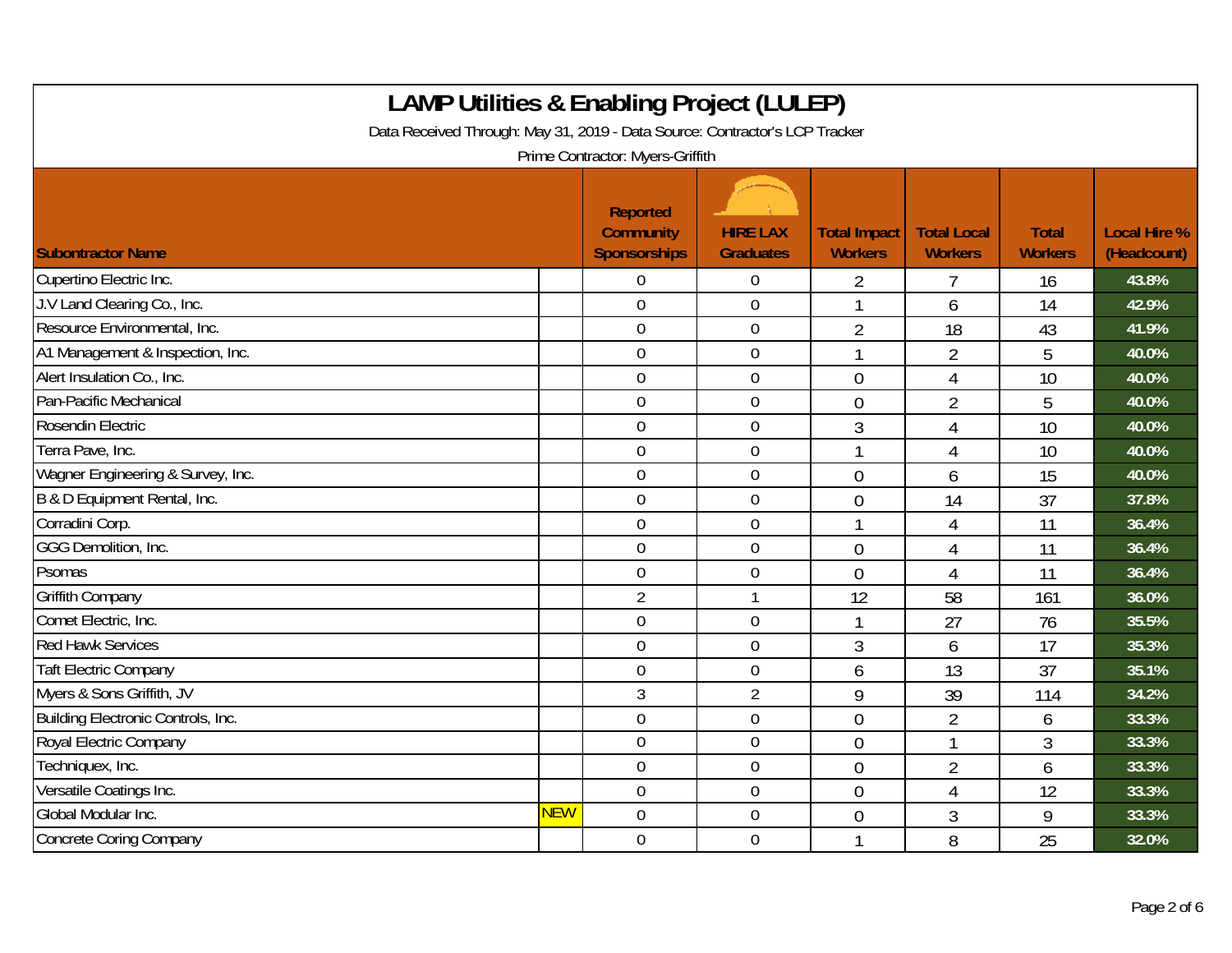| <b>LAMP Utilities &amp; Enabling Project (LULEP)</b><br>Data Received Through: May 31, 2019 - Data Source: Contractor's LCP Tracker<br>Prime Contractor: Myers-Griffith |            |                                                            |                                     |                                       |                                      |                                |                                    |  |
|-------------------------------------------------------------------------------------------------------------------------------------------------------------------------|------------|------------------------------------------------------------|-------------------------------------|---------------------------------------|--------------------------------------|--------------------------------|------------------------------------|--|
| <b>Subontractor Name</b>                                                                                                                                                |            | <b>Reported</b><br><b>Community</b><br><b>Sponsorships</b> | <b>HIRE LAX</b><br><b>Graduates</b> | <b>Total Impact</b><br><b>Workers</b> | <b>Total Local</b><br><b>Workers</b> | <b>Total</b><br><b>Workers</b> | <b>Local Hire %</b><br>(Headcount) |  |
| Myers & Sons Construction LP                                                                                                                                            |            | $\overline{0}$                                             | $\mathbf 0$                         |                                       | 13                                   | 41                             | 31.7%                              |  |
| Crown Fence Co                                                                                                                                                          |            | $\overline{0}$                                             | $\boldsymbol{0}$                    |                                       | 11                                   | 36                             | 30.6%                              |  |
| ISEC, Inc.                                                                                                                                                              |            | $\mathbf 0$                                                | $\boldsymbol{0}$                    | $\overline{2}$                        | 10                                   | 34                             | 29.4%                              |  |
| Matrix Environmental, Inc.                                                                                                                                              |            | $\mathbf 0$                                                | $\mathbf 0$                         | $\overline{0}$                        | 5                                    | 17                             | 29.4%                              |  |
| Anderson Charnesky Structural Steel, Inc.                                                                                                                               |            | $\overline{0}$                                             | $\boldsymbol{0}$                    | $\overline{0}$                        | $\overline{2}$                       | $\overline{7}$                 | 28.6%                              |  |
| CMB Structures, Inc.                                                                                                                                                    |            | $\mathbf 0$                                                | $\mathbf 0$                         | $\overline{0}$                        | $\overline{2}$                       | $\overline{7}$                 | 28.6%                              |  |
| N-U Enterprise                                                                                                                                                          |            | $\mathbf 0$                                                | $\mathbf 0$                         |                                       | 8                                    | 28                             | 28.6%                              |  |
| Wilson & Hampton Painting Contractors                                                                                                                                   |            | $\overline{0}$                                             | $\boldsymbol{0}$                    |                                       | $\overline{2}$                       | $\overline{7}$                 | 28.6%                              |  |
| <b>ABC Resources</b>                                                                                                                                                    |            | $\mathbf 0$                                                | $\boldsymbol{0}$                    | $\overline{2}$                        | 5                                    | 18                             | 27.8%                              |  |
| RMA Group, Inc.                                                                                                                                                         |            | $\boldsymbol{0}$                                           | $\boldsymbol{0}$                    | 3                                     | 5                                    | 18                             | 27.8%                              |  |
| LNA Concrete Structures, Inc.                                                                                                                                           |            | $\overline{0}$                                             | $\overline{0}$                      | $\overline{0}$                        | 3                                    | 11                             | 27.3%                              |  |
| Max Out Inc.                                                                                                                                                            |            | $\overline{0}$                                             | $\mathbf 0$                         | $\overline{4}$                        | 9                                    | 34                             | 26.5%                              |  |
| AMPCO Landscape, Inc.                                                                                                                                                   |            | $\overline{0}$                                             | $\boldsymbol{0}$                    | $\mathbf 0$                           | $\overline{2}$                       | 8                              | 25.0%                              |  |
| Blois Construction, Inc.                                                                                                                                                |            | $\mathbf 0$                                                | $\boldsymbol{0}$                    | 4                                     | 15                                   | 60                             | 25.0%                              |  |
| <b>DC Traffic Control</b>                                                                                                                                               |            | $\mathbf 0$                                                | $\mathbf 0$                         | $\overline{0}$                        | $\overline{2}$                       | 8                              | 25.0%                              |  |
| <b>SC Building Materials</b>                                                                                                                                            |            | $\overline{0}$                                             | $\boldsymbol{0}$                    | $\mathbf{1}$                          | $\overline{2}$                       | 8                              | 25.0%                              |  |
| So-Cal Insulation, Inc.                                                                                                                                                 |            | $\mathbf 0$                                                | 0                                   |                                       | 1                                    | $\overline{4}$                 | 25.0%                              |  |
| Twining, Inc                                                                                                                                                            |            | $\overline{0}$                                             | $\mathbf 0$                         |                                       | 5                                    | 20                             | 25.0%                              |  |
| <b>Axion Group</b>                                                                                                                                                      | <b>NEW</b> | $\overline{0}$                                             | $\boldsymbol{0}$                    | $\mathbf 0$                           | $\mathbf{1}$                         | $\overline{4}$                 | 25.0%                              |  |
| Giroux Glass, Inc.                                                                                                                                                      |            | $\mathbf 0$                                                | $\mathbf 0$                         | $\overline{0}$                        | $\overline{2}$                       | 9                              | 22.2%                              |  |
| Meadows Sheet Metal & Air Conditioning, Inc.                                                                                                                            |            | $\mathbf 0$                                                | $\mathbf 0$                         | $\overline{2}$                        | 10                                   | 45                             | 22.2%                              |  |
| Sterndahl Enterprises, Inc.                                                                                                                                             |            | $\mathbf 0$                                                | $\boldsymbol{0}$                    | $\overline{2}$                        | 6                                    | 28                             | 21.4%                              |  |
| <b>Century Sweeping</b>                                                                                                                                                 |            | $\mathbf 0$                                                | 0                                   | $\overline{0}$                        | 1                                    | 5                              | 20.0%                              |  |
| Pacific Waterproofing & Restoration, Inc.                                                                                                                               |            | $\mathbf 0$                                                | $\boldsymbol{0}$                    | $\theta$                              | 1                                    | 5                              | 20.0%                              |  |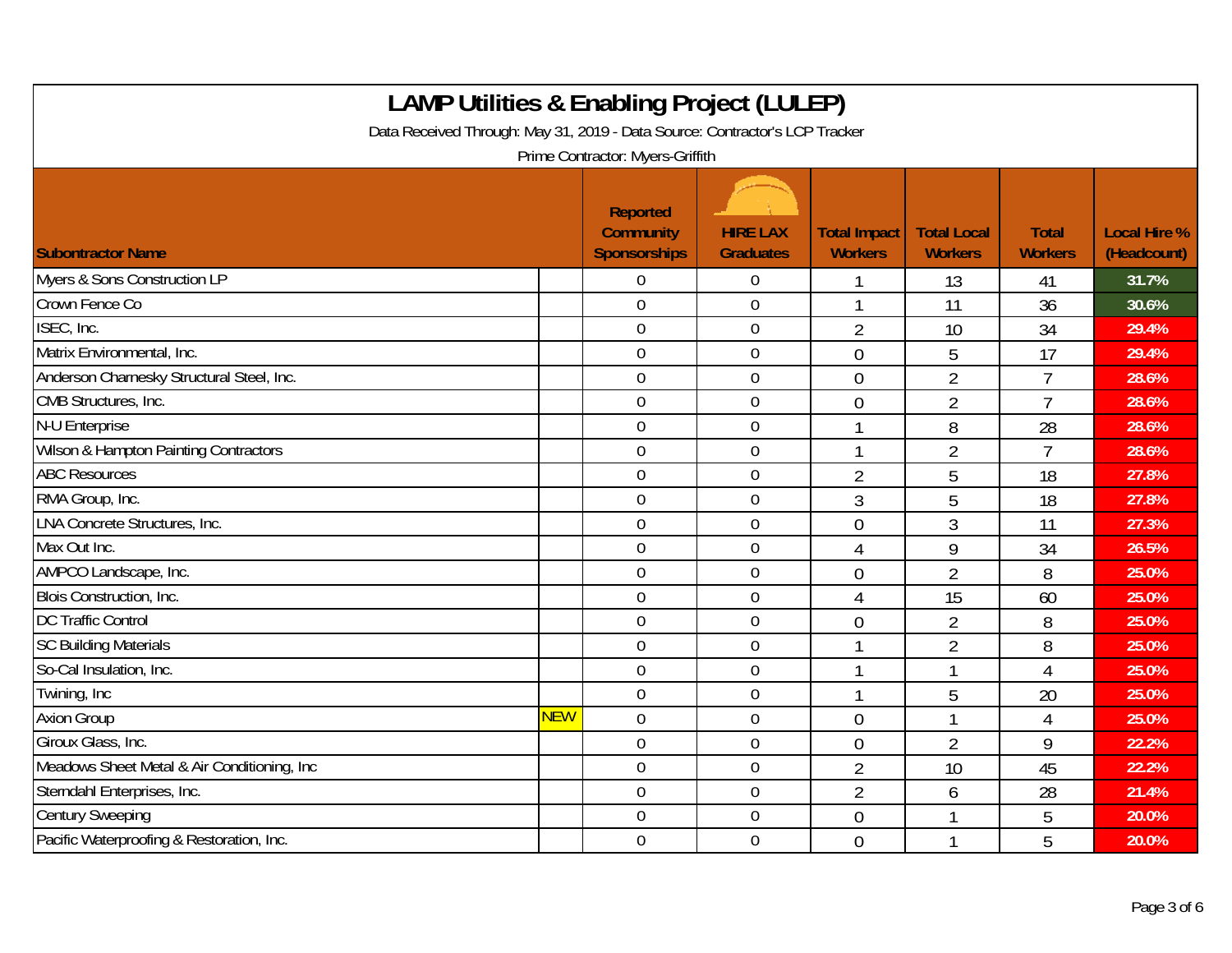| <b>LAMP Utilities &amp; Enabling Project (LULEP)</b><br>Data Received Through: May 31, 2019 - Data Source: Contractor's LCP Tracker<br>Prime Contractor: Myers-Griffith |            |                                                            |                                     |                                       |                                      |                                |                                    |  |
|-------------------------------------------------------------------------------------------------------------------------------------------------------------------------|------------|------------------------------------------------------------|-------------------------------------|---------------------------------------|--------------------------------------|--------------------------------|------------------------------------|--|
| <b>Subontractor Name</b>                                                                                                                                                |            | <b>Reported</b><br><b>Community</b><br><b>Sponsorships</b> | <b>HIRE LAX</b><br><b>Graduates</b> | <b>Total Impact</b><br><b>Workers</b> | <b>Total Local</b><br><b>Workers</b> | <b>Total</b><br><b>Workers</b> | <b>Local Hire %</b><br>(Headcount) |  |
| Penhall Co                                                                                                                                                              |            | $\overline{0}$                                             | $\boldsymbol{0}$                    | $\overline{0}$                        |                                      | 5                              | 20.0%                              |  |
| <b>T&amp;M Construction</b>                                                                                                                                             | <b>NEW</b> | $\mathbf 0$                                                | 0                                   | $\overline{0}$                        | $\mathbf{1}$                         | 5                              | 20.0%                              |  |
| Michels Pipeline Construction; a div. of Michels Corporation                                                                                                            |            | $\mathbf 0$                                                | $\boldsymbol{0}$                    | 3                                     | 13                                   | 67                             | 19.4%                              |  |
| BC Rentals, Inc. dba BC Traffic Specialist                                                                                                                              |            | $\overline{0}$                                             | $\mathbf 0$                         | $\mathbf 0$                           | 3                                    | 16                             | 18.8%                              |  |
| Sully-Miller Contracting Company                                                                                                                                        |            | $\overline{0}$                                             | 0                                   | $\overline{0}$                        | 10                                   | 56                             | 17.9%                              |  |
| Nor Cal Pipeline Services                                                                                                                                               |            | $\overline{0}$                                             | $\boldsymbol{0}$                    |                                       | 6                                    | 34                             | 17.6%                              |  |
| <b>Granstrom Masonry Inc</b>                                                                                                                                            |            | $\mathbf 0$                                                | $\mathbf 0$                         | $\overline{0}$                        |                                      | 6                              | 16.7%                              |  |
| Southcoast Acoustical Interiors, Inc.                                                                                                                                   |            | $\overline{0}$                                             | 0                                   | $\overline{0}$                        | 3                                    | 18                             | 16.7%                              |  |
| Util-Locate                                                                                                                                                             |            | $\mathbf 0$                                                | $\boldsymbol{0}$                    | $\mathbf{1}$                          | $\overline{1}$                       | 6                              | 16.7%                              |  |
| Smithson Electric, Inc.                                                                                                                                                 | <b>NEW</b> | $\mathbf 0$                                                | $\boldsymbol{0}$                    | $\overline{0}$                        | $\mathbf{1}$                         | 6                              | 16.7%                              |  |
| Upland Contracting, Inc.                                                                                                                                                | <b>NEW</b> | $\overline{0}$                                             | $\mathbf 0$                         | $\overline{0}$                        | 1                                    | 6                              | 16.7%                              |  |
| Bali Construction, Inc.                                                                                                                                                 |            | $\overline{0}$                                             | $\boldsymbol{0}$                    | 3                                     | $\overline{7}$                       | 43                             | 16.3%                              |  |
| Cosco Fire Protection, Inc.                                                                                                                                             |            | $\mathbf 0$                                                | $\mathbf 0$                         | $\overline{0}$                        | 3                                    | 19                             | 15.8%                              |  |
| Zefiro Corporation                                                                                                                                                      |            | $\overline{0}$                                             | $\mathbf 0$                         |                                       | 5                                    | 34                             | 14.7%                              |  |
| Crosstown Electrical & Data, Inc.                                                                                                                                       |            | $\boldsymbol{0}$                                           | $\boldsymbol{0}$                    | $\mathbf 0$                           | 1                                    | $\overline{1}$                 | 14.3%                              |  |
| <b>DRS Rebar Inc</b>                                                                                                                                                    |            | $\mathbf 0$                                                | $\mathbf 0$                         | $\overline{0}$                        | $\mathbf{1}$                         | $\overline{7}$                 | 14.3%                              |  |
| G&F Concrete Cutting, Inc.                                                                                                                                              |            | $\overline{0}$                                             | 0                                   | $\overline{0}$                        | $\overline{2}$                       | 14                             | 14.3%                              |  |
| Mike Hixson Backhoe Service, Inc.                                                                                                                                       |            | $\overline{0}$                                             | $\boldsymbol{0}$                    | $\overline{0}$                        | 1                                    | $\overline{7}$                 | 14.3%                              |  |
| 2R Drilling, Inc.                                                                                                                                                       |            | $\overline{0}$                                             | $\mathbf 0$                         |                                       | -1                                   | 8                              | 12.5%                              |  |
| G. O. Rodriguez Trucking, Inc.                                                                                                                                          |            | $\mathbf 0$                                                | $\mathbf 0$                         | $\overline{0}$                        | 5                                    | 41                             | 12.2%                              |  |
| Ferreira Construction Co, Inc.                                                                                                                                          |            | $\overline{0}$                                             | $\boldsymbol{0}$                    |                                       | 5                                    | 43                             | 11.6%                              |  |
| Crane Rental Service, Inc.                                                                                                                                              |            | $\overline{0}$                                             | $\mathbf 0$                         |                                       | $\mathbf{1}$                         | 9                              | 11.1%                              |  |
| Los Angeles Signal Construction, Inc.                                                                                                                                   |            | $\mathbf 0$                                                | $\mathbf 0$                         | $\overline{0}$                        | 1                                    | 9                              | 11.1%                              |  |
| R.J. Lalonde, Inc.                                                                                                                                                      |            | $\overline{0}$                                             | $\mathbf 0$                         |                                       | 1                                    | 9                              | 11.1%                              |  |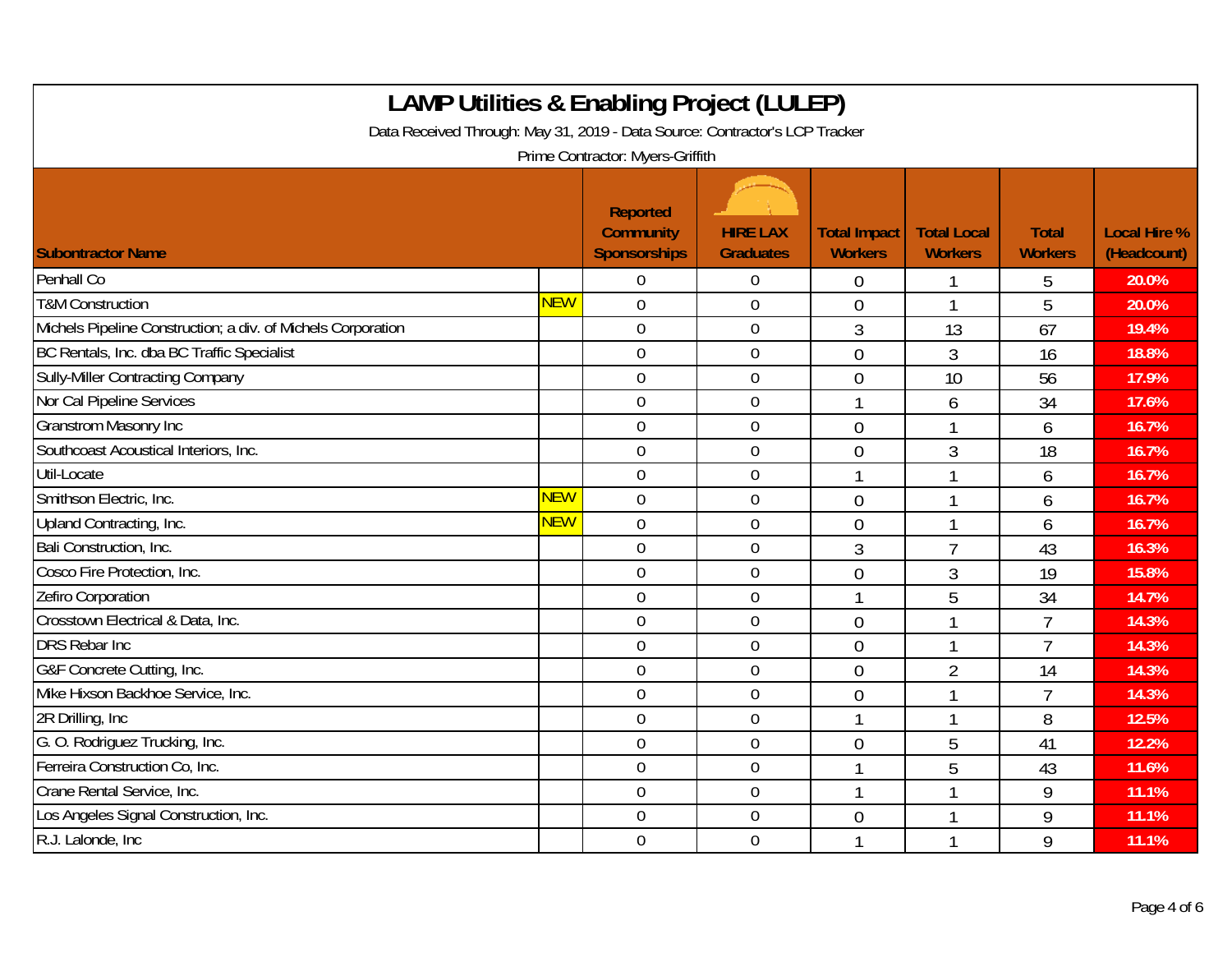| <b>LAMP Utilities &amp; Enabling Project (LULEP)</b><br>Data Received Through: May 31, 2019 - Data Source: Contractor's LCP Tracker<br>Prime Contractor: Myers-Griffith |                                              |                                     |                                       |                                      |                                |                                    |  |  |
|-------------------------------------------------------------------------------------------------------------------------------------------------------------------------|----------------------------------------------|-------------------------------------|---------------------------------------|--------------------------------------|--------------------------------|------------------------------------|--|--|
| <b>Subontractor Name</b>                                                                                                                                                | Reported<br><b>Community</b><br>Sponsorships | <b>HIRE LAX</b><br><b>Graduates</b> | <b>Total Impact</b><br><b>Workers</b> | <b>Total Local</b><br><b>Workers</b> | <b>Total</b><br><b>Workers</b> | <b>Local Hire %</b><br>(Headcount) |  |  |
| Badger Daylighting Corp.                                                                                                                                                | $\overline{0}$                               | $\overline{0}$                      |                                       | 3                                    | 28                             | 10.7%                              |  |  |
| All American Asphalt                                                                                                                                                    | $\mathbf 0$                                  | $\mathbf 0$                         |                                       | 6                                    | 75                             | 8.0%                               |  |  |
| Anglemyer Crane Rental                                                                                                                                                  | $\mathbf 0$                                  | $\boldsymbol{0}$                    | $\overline{0}$                        | $\overline{0}$                       | 1                              | 0.0%                               |  |  |
| Asphalt, Fabric & Engineering, Inc.                                                                                                                                     | $\overline{0}$                               | $\boldsymbol{0}$                    | $\overline{0}$                        | $\mathbf 0$                          | 3                              | 0.0%                               |  |  |
| Ayala Boring Inc                                                                                                                                                        | $\overline{0}$                               | $\mathbf 0$                         | $\overline{0}$                        | $\overline{0}$                       | 4                              | 0.0%                               |  |  |
| Bragg Crane Service (sub to Comet Electric)                                                                                                                             | $\mathbf 0$                                  | $\mathbf 0$                         | $\overline{0}$                        | $\theta$                             | 3                              | 0.0%                               |  |  |
| C Below Inc                                                                                                                                                             | $\mathbf 0$                                  | $\mathbf 0$                         | $\overline{0}$                        | $\mathbf 0$                          | 12                             | 0.0%                               |  |  |
| C.M. Peich, Inc.                                                                                                                                                        | $\mathbf 0$                                  | $\mathbf 0$                         | $\overline{0}$                        | $\overline{0}$                       | 6                              | 0.0%                               |  |  |
| Calmex Engineering, Inc.                                                                                                                                                | $\mathbf 0$                                  | $\mathbf 0$                         | $\overline{0}$                        | $\overline{0}$                       |                                | 0.0%                               |  |  |
| CGO Construction Company, Inc.                                                                                                                                          | $\mathbf 0$                                  | $\mathbf 0$                         | $\overline{0}$                        | $\overline{0}$                       | 3                              | 0.0%                               |  |  |
| Cindy Trump, Inc., DBA Lindys Cold Planing                                                                                                                              | $\overline{0}$                               | $\mathbf 0$                         | $\overline{0}$                        | $\theta$                             | $\overline{7}$                 | 0.0%                               |  |  |
| Commercial Scaffolding of CA, Inc.                                                                                                                                      | $\mathbf 0$                                  | $\mathbf 0$                         | $\overline{0}$                        | $\overline{0}$                       | 4                              | 0.0%                               |  |  |
| <b>Connor Concrete Cutting and Coring</b>                                                                                                                               | $\overline{0}$                               | $\mathbf 0$                         | $\overline{0}$                        | $\overline{0}$                       | 8                              | 0.0%                               |  |  |
| Cornerstone Demolition Corp.                                                                                                                                            | $\overline{0}$                               | $\overline{0}$                      | $\overline{0}$                        | $\overline{0}$                       | 8                              | 0.0%                               |  |  |
| Dayton Certified Welding, Inc.                                                                                                                                          | $\mathbf 0$                                  | $\boldsymbol{0}$                    | $\overline{0}$                        | $\overline{0}$                       | $\overline{2}$                 | 0.0%                               |  |  |
| DeepScan, Inc.                                                                                                                                                          | $\theta$                                     | $\mathbf 0$                         | $\overline{0}$                        | $\overline{0}$                       | $\overline{4}$                 | 0.0%                               |  |  |
| DJS General Contracting, Inc.                                                                                                                                           | $\overline{0}$                               | $\overline{0}$                      | $\overline{0}$                        | $\overline{0}$                       | 5                              | 0.0%                               |  |  |
| Fine Grade Equipment, Inc.                                                                                                                                              | $\mathbf 0$                                  | $\mathbf 0$                         | $\overline{0}$                        | $\overline{0}$                       | 6                              | 0.0%                               |  |  |
| Gregg Drilling & Testing, Inc.                                                                                                                                          | $\overline{0}$                               | $\overline{0}$                      | $\overline{0}$                        | $\theta$                             | 5                              | 0.0%                               |  |  |
| H.D. Construction Equipment, Inc.                                                                                                                                       | $\mathbf 0$                                  | $\mathbf 0$                         | $\overline{0}$                        | $\overline{0}$                       | $\overline{1}$                 | 0.0%                               |  |  |
| <b>Hydraulic Cranes LLC</b>                                                                                                                                             | $\overline{0}$                               | $\overline{0}$                      | $\overline{0}$                        | $\overline{0}$                       |                                | 0.0%                               |  |  |
| Jim Painter Controls, Inc.                                                                                                                                              | $\overline{0}$                               | $\overline{0}$                      | $\overline{0}$                        | $\mathbf 0$                          | $\overline{\phantom{a}}$       | 0.0%                               |  |  |
| Johnson's Tree Service                                                                                                                                                  | $\mathbf 0$                                  | $\mathbf 0$                         | $\overline{0}$                        | $\overline{0}$                       | $\overline{2}$                 | 0.0%                               |  |  |
| Lucas Builders, Inc.                                                                                                                                                    | $\overline{0}$                               | $\mathbf 0$                         | $\overline{0}$                        | $\overline{0}$                       | 8                              | 0.0%                               |  |  |